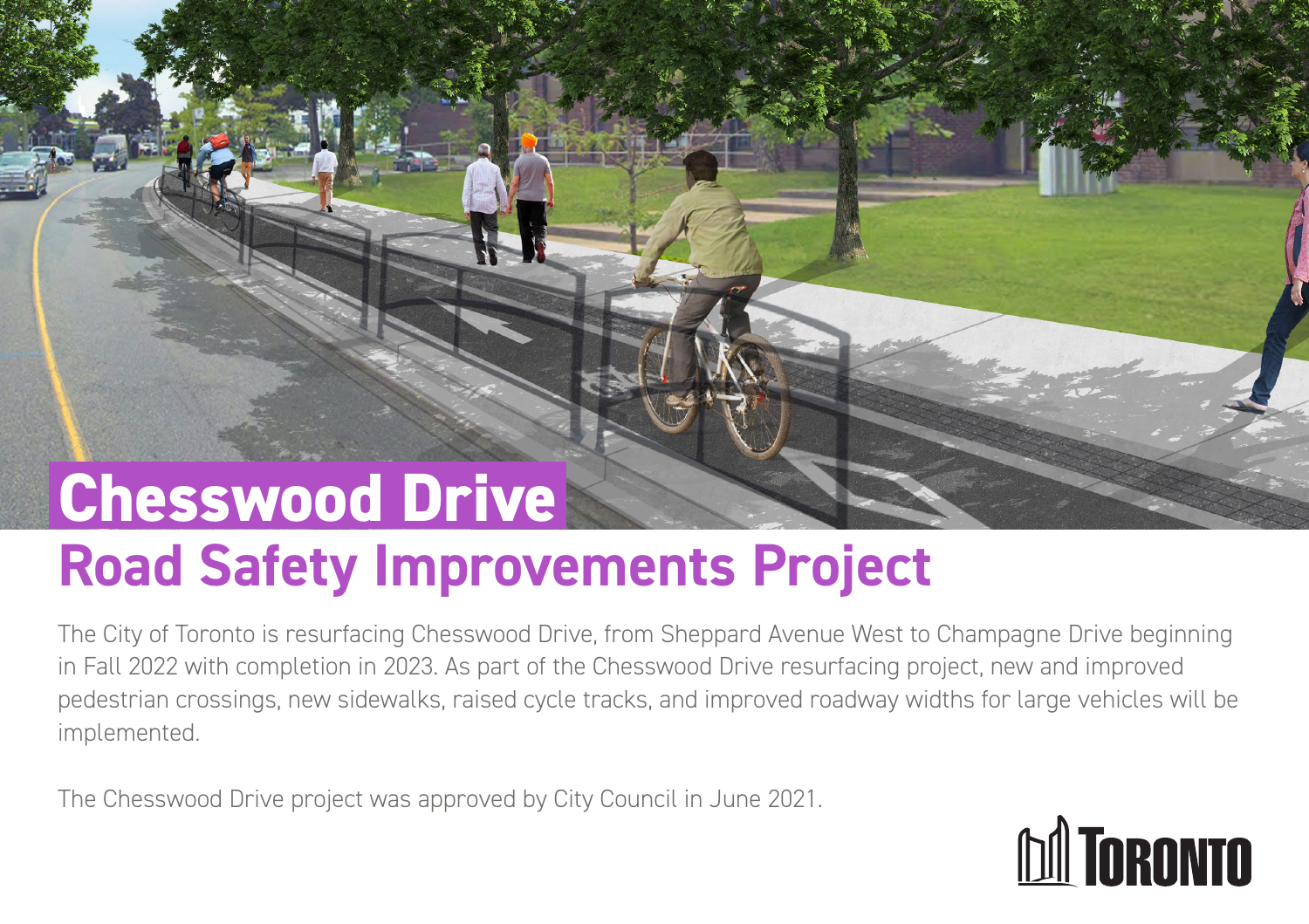



## **Project Overview**

As part of the Chesswood Drive road resurfacing project, the following improvements will be made:

**State-of-Good Repair:** Roadway asphalt will be removed and replaced with new asphalt. Curb adjustments at key locations will be made to facilitate safer truck movements. Existing sidewalks will be reconstructed to meet accessibility requirements. The sidewalks will be widened to 2.1m, where possible in conflict with large trees or utilities.

**DUKE Heights BIA features:** New Business Improvement Area (BIA) branded benches, bike racks and waste bins will be added where possible.

**Intersection Safety Improvements:** A new signalized intersection is planned at Chesswood Drive and Champagne Drive. Curb radii reductions and enhanced pavement markings will improve safety at all intersections along the corridor.

**New Sidewalk:** A new sidewalk will be installed on the east side of Chesswood Drive from Vanley Crescent (south intersection) to 20m south of Champagne Drive.

**Raised Cycle Tracks:** Raised uni-directional cycle tracks will be installed between Champagne Drive and Sheppard Avenue West. This project has no impact to motor vehicle lanes. The cycle tracks will provide a connection to the Finch Hydro Corridor Trail through proposed bikeway projects on Champagne Drive and Alness Street.

**TTC Bus Stop:** TTC bus stops will be consolidated and upgraded. The bus stops on both the west and east side of Chesswood Drive between Steeprock Drive and Vanley Crescent (south intersection) are planned to be removed because they are located mid-block with no safe crossing. The four bus stops between Vanley Crescent (south intersection) and Vanley Crescent (north intersection) are proposed to be consolidated and upgraded to two stops with transit shelters and concrete bus pads.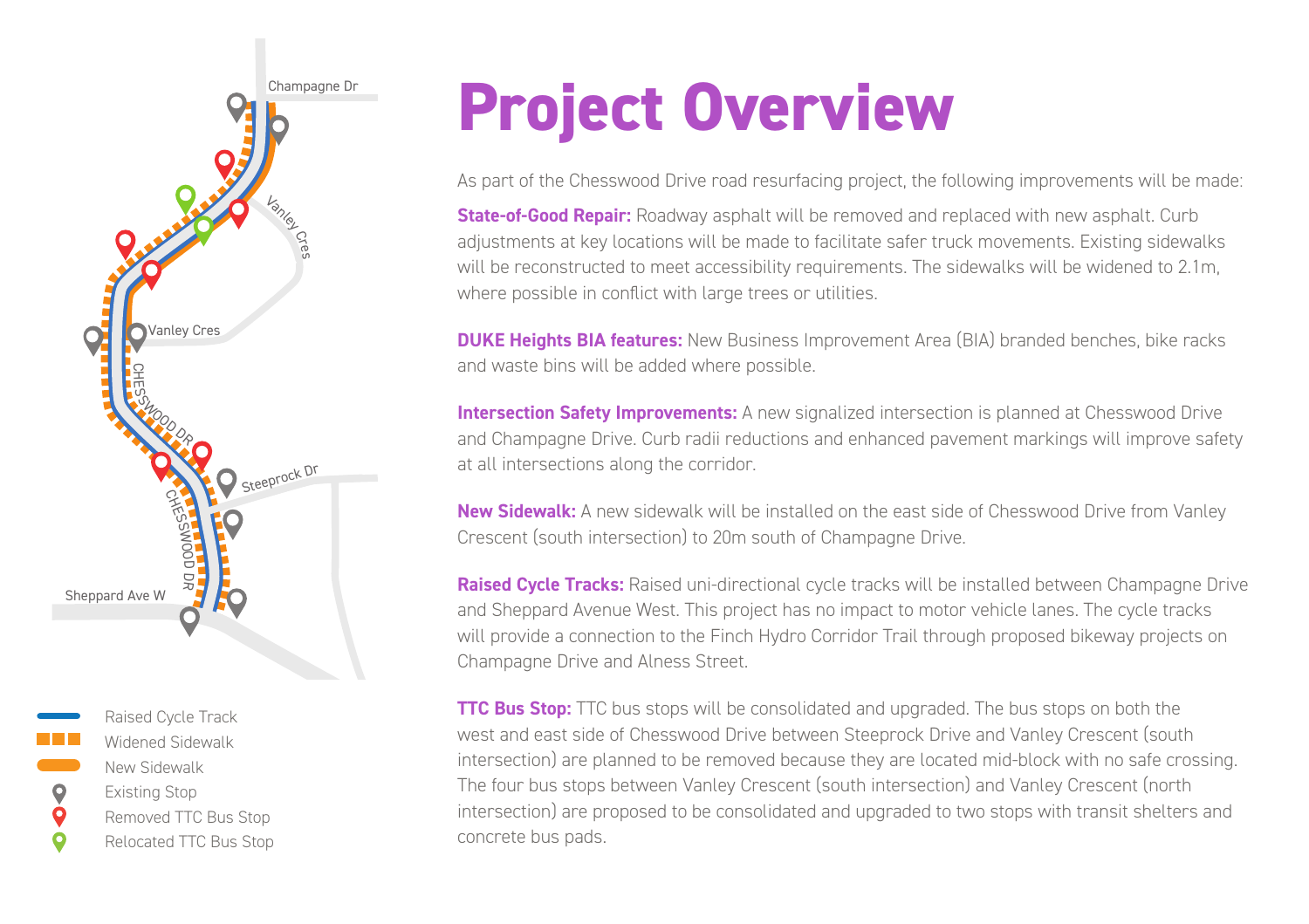### **What Does This Change Mean for You?**



One motor vehicle travel lane in each direction and turn lanes will remain in place

The lane widths will be increased along some curves to accommodate turning movements for large trucks. There will be no reductions in any of the lane widths.

All laneway and driveway access will remain unchanged, some curb radii changes will be made within the public right of way per the City's curb radii guidelines for large trucks.



A new sidewalk will be installed on the east side of Chesswood Drive between Vanley Crescent (south intersection) and Champagne Drive.

New DUKE Heights BIA branded benches, bike racks and waste bins will be added to the streetscape.



Raised uni-directional cycle tracks on both sides of the street will be installed.

The cycle tracks will be physically separated from motor vehicle lanes and the sidewalks, which will reduce conflicts with motor vehicles and people walking, and provide a safer experience for all road users.

### **What to Expect Before Construction**

Work crews will mark sidewalks and curbs requiring replacement and the locations of underground utilities, such as gas, water and cable so that the construction work does not interfere with these utilities.

Affected properties will receive a Pre-Construction and Construction Notice before work begins with more information about the work. The notices will include details on the construction staging and traffic management.

Property owners should remove items located within City property limits (boulevard) to avoid damage.

During construction, the contractor will notify you of any temporary restrictions to your driveway. If your property has two entrances, one entrance will be kept open at all times.